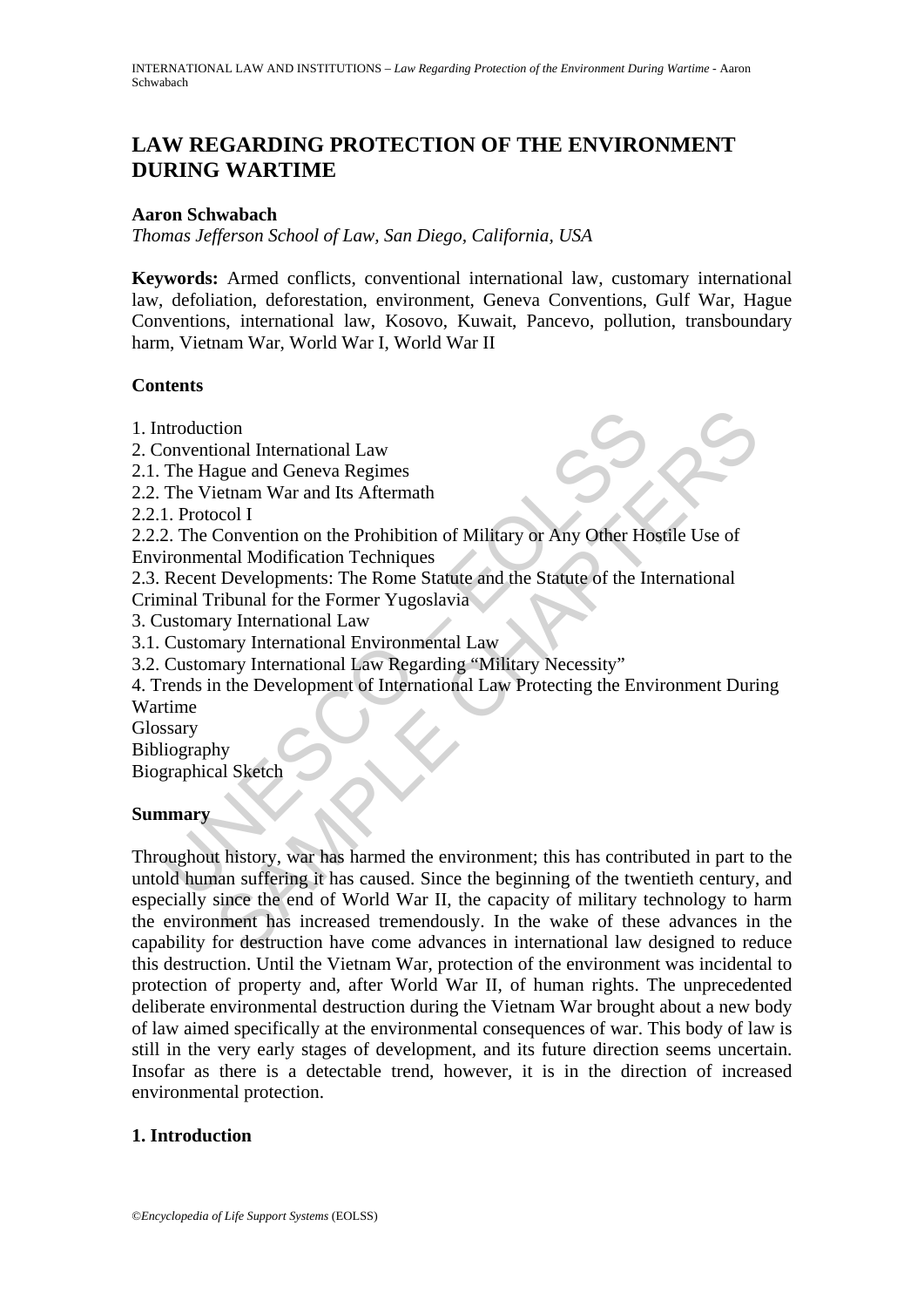Environmental damage has been part of war for as long as there has been war, and will probably continue to be part of war for as long as there continues to be war. Sometimes the environment itself is a target, as when the Romans sowed the soil of Carthage with salt or the retreating Iraqi forces ignited the oil wells of Kuwait. Sometimes the environment is attacked to prevent it from being used to the benefit of an enemy, as when the Americans defoliated the forests of Vietnam. More often, the environmental damage is incidental to the achievement of some military goal, as when the North Atlantic Treaty Organization (NATO) forces bombed the chemical storage facilities at Pancevo in Serbia.

The twentieth century brought about dramatic changes in the nature of armed conflicts and in the ability of those conflicts to damage the environment. In addition, the increase in human population and standards of living has placed a greater strain on the environment, making it more vulnerable. In the latter half of the century it became possible for warring parties to render countries, continents, and even the entire planet uninhabitable. International law has been forced to evolve to meet these new dangers; not surprisingly, that evolution is often a step behind advances in environmentally dangerous weaponry (see *International Law and the Use of Force* and *International Law Regarding the Conduct of War*).

# **2. Conventional International Law**

# **2.1. The Hague and Geneva Regimes**

ible for warring parties to render countries, continents, and everythe<br>sible for warring parties to render countries, continents, and everythe<br>superprisingly, that evolution is often a step behind advances i<br>gerous weaponr Modern conventional international law regarding environmental damage during the conduct of war can be divided into two periods: before and after the Vietnam War. In that war, the forces of the United States carried out deliberate environmental destruction on an unprecedented scale. The war received an unprecedented level of media coverage; at the same time, well-organized environmental movements were emerging in the world's developed countries. The Vietnam War thus served as a watershed event in the development of this area of international environmental law.

International law has been forced to evolve to meet the entire photon (movements) particle international law has been forced to evolve to meet these new dampingly, that evolution is often a step behind advances in environ Prior to this time, protection of the environment in international conventions regulating the conduct of war had been incidental. The environment had been protected, if at all, as part of more general limitations on the conduct of warring parties. The basic principle of restraint was expressed in the Declaration of St. Petersburg as early as 1868: "the only legitimate object which states should endeavor to accomplish during war is to weaken the military forces of the enemy." At the outset of the twentieth century, it had already been incorporated into conventional international law: the 1899 and 1907 Hague Conventions Respecting the Laws and Customs of War on Land provided that "the right of belligerents to adopt means of injuring the enemy is not unlimited." The 1907 convention also proscribed the destruction or seizure of the enemy's property, "unless . . . imperatively demanded by the necessities of war." Since the environmental resources of a country are generally the property of a state or of its citizens, this provision might be construed as prohibiting wanton environmental destruction.

At the time of the Hague Conventions, weapons capable of causing massive environmental destruction already existed, although the technology for massive aerial bombardments did not. One particularly dangerous weapon was poison gas. The use of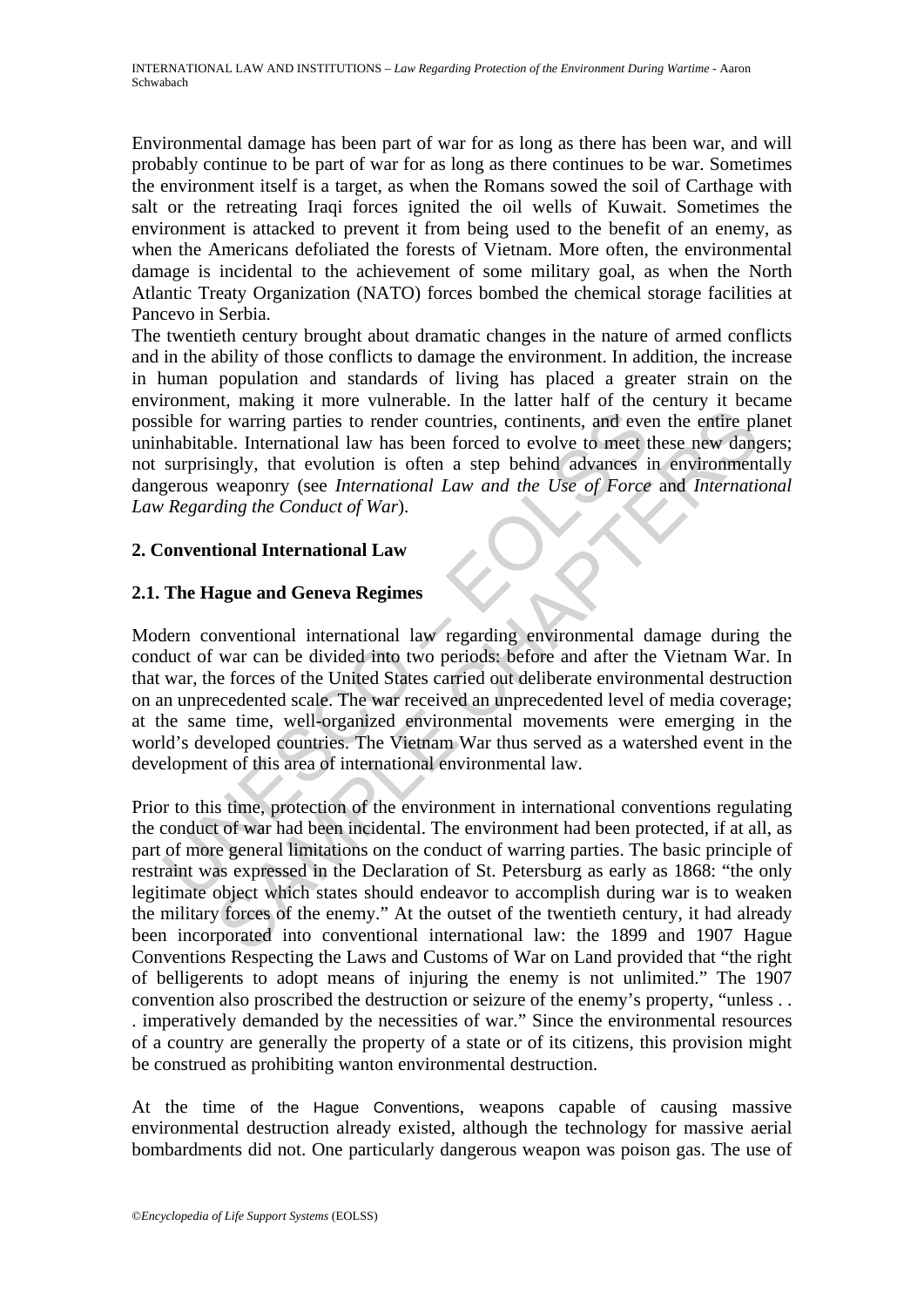poisons and poisoned weapons was prohibited by Article 23 of the 1907 Hague Convention. The earlier 1899 Hague Convention had produced a declaration (but not a convention) prohibiting the use of poison-gas projectiles, which were nonetheless used in Europe during World War I. After the war, the use of poison gas as a weapon was addressed much more effectively in the 1925 Geneva Gas Protocol.

This set a model that seems to have been followed repeatedly in the development of this area of international law, and perhaps others as well. First, a destructive technology is introduced or anticipated. The international community then imposes a weak prohibition on its use. The technology is used anyway, to disastrous effect. The international community then responds with a stronger, more effective prohibition.

The 1925 protocol, combined with the deterrent effect of retaliation in kind, was effective: poison gas has been used relatively rarely since then, and its use has almost always been condemned as a violation of international law. In preventing the use of other poisons, however, it has been less effective. Some theorists have argued that Iraq's release of oil during the Gulf War, when taken together with the subsequent burning of that oil to produce fumes, violated the 1925 protocol. This seems to extend the protocol beyond the purpose for which it was originally intended. However, the use by the United States of chemical defoliants on forests and agricultural lands in Vietnam and Laos during the Vietnam War probably violated the protocol, although the direct targets of the poisons were plants rather than people.

cive: poison gas has been used relatively rarely since then, and<br>exive: poison gas has been used relatively rarely since then, and<br>ays been condemned as a violation of international law. In pre<br>r poisons, however, it has b isotion gas has been used relatively variety since then, and its use has alm condemned as a violation of international law. In preventing the uses, showever, it has been less effective. Some thoroids have I mediate I suita Perhaps the most significant technological change in the conduct of war during the twentieth century was the development of aircraft. From the end of World War I onward, aerial bombardment has made it relatively easy for military forces to attack targets well behind enemy lines, to such an extent that the concept of "lines" itself has become archaic. This has made it possible for civilian populations and industrial facilities to become targets on an unprecedented scale. In World War II, the United States, the United Kingdom, Japan, Germany, and Italy all carried out campaigns of aerial bombardment in which civilian populations were targets, as well as attacks on industrial facilities that led to massive environmental damage. World War II ended with the use of nuclear weapons against densely populated cities, with enormous loss of life and disastrous local environmental consequences. All of these attacks were carried out in violation of the spirit of the 1868 St. Petersburg Convention and the 1899 and 1907 Hague Conventions.

The era after World War II saw the emergence of modern concepts of human rights law. Although the idea of a right to a healthy and undamaged environment had not yet emerged, the first glimmerings of an awareness of environmental rights can be found in the post-war human rights documents. The four Geneva Conventions of 1949, adopted primarily to embody the new awareness of human rights law and prevent a recurrence of some of the atrocities of World War II, also contained the beginnings of modern concepts of environmental protection during wartime. The conventions prohibit the extensive destruction of property when carried out unlawfully and wantonly and not justified by military necessity. They also prohibit willfully causing great suffering or serious bodily injury or injury to health. As with the earlier Hague conventions, any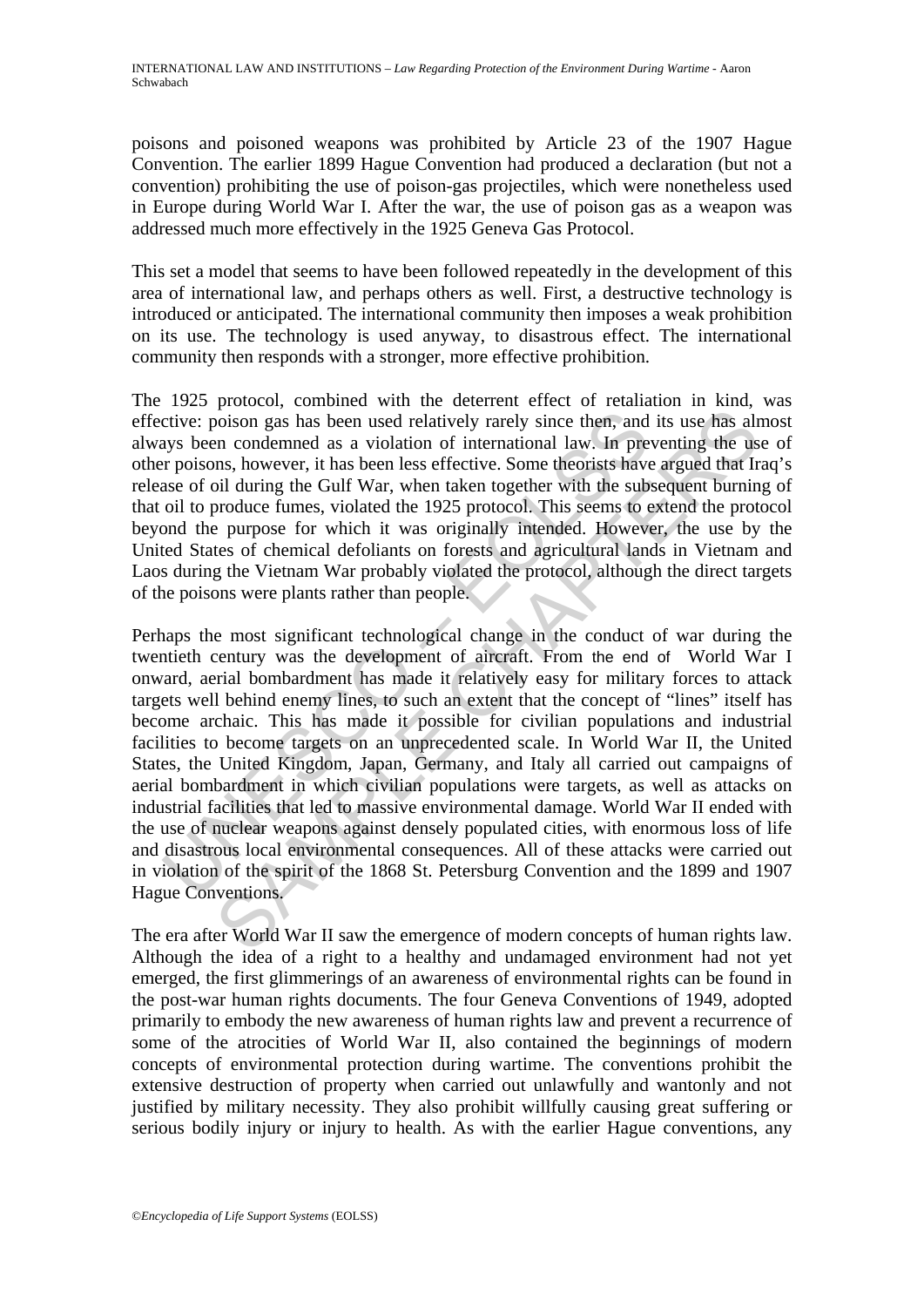protection for the environment in these documents is incidental; environmental protection is a by-product rather than a primary goal of the Geneva conventions.

On the other hand, the Nuremberg war crimes trials after World War II included what may have been the first recognition of a purely environmental war crime. Nine German civilian administrators in occupied Poland were charged with "ruthless exploitation of Polish forestry" including "the wholesale cutting of Polish timber to an extent far in excess of what was necessary to preserve the timber resources of the country." This exploitation violated Germany's duty as occupier to safeguard Poland's property.

# **2.2. The Vietnam War and Its Aftermath**

espread awareness of the danger to the environment from war. In suse of Southeast Asia's forests as cover by the Viet Cong and by, the U.S. forces in Vietnam used aircraft to spray 200 mill<br>ocides Agent Orange, Agent White I awareness of the danger to the environment from war. In an effort to pre<br>
Southeast Asia's forests as cover by the Viet Cong and North Vietnan<br>
U.S. forces in Vietnam used aircraft to spray 200 million gallons of<br>
Agent It was the conduct of the United States during the Vietnam War that brought about a widespread awareness of the danger to the environment from war. In an effort to prevent the use of Southeast Asia's forests as cover by the Viet Cong and North Vietnamese Army, the U.S. forces in Vietnam used aircraft to spray 200 million gallons of the herbicides Agent Orange, Agent White, and Agent Blue on Vietnam and Laos. As much as 10% of the total land area of South Vietnam may have been sprayed, of which about 86% was forest and 14% was agricultural land. "Rome plows"—tractors with cutting blades—were also used to clear 750 000 acres of land between 1967 and the end of the war. The U.S. also seeded clouds in an effort to increase rainfall, rendering Vietnam's unpaved roads more difficult to use. Napalm and conventional bombing also damaged large areas of forest and agricultural land. These tactics cause the loss of 8% of the region's agricultural land, 14% of its forests, and half of its wetlands.

The Vietnam War era corresponded with a growth in environmental awareness worldwide and with considerable new activity in the area of international environmental law **(s**ee *Oil Supply, Oil Security, and Environmental Objectives in International Law*)**.** Reaction to the attack on Vietnam's environment led to the adoption of two international conventions: Protocol I to the Geneva Conventions of 1949, and the Convention on the Prohibition of Military or Any Other Hostile Use of Environmental Modification Techniques (ENMOD).

# **2.2.1. Protocol I**

Protocol I was drafted by the International Committee of the Red Cross between 1974 and 1977. The United States signed the protocol in 1978, but has not yet ratified it. The United States does, however, take the position that much of Protocol I is customary law and thus binding.

Most of the environmental protection provided by Protocol I is indirect, like all such protection previously. Article 35(1) reiterates the Hague Convention principle that "In any armed conflict, the right of the Parties to the Conflict to choose methods or means of warfare is not unlimited . . ." Protocol I also contains direct protections, however. Article 35(3) makes the protection in Article 35(1) specifically applicable to the environment: "It is prohibited to employ methods or means of warfare which are intended, or may be expected, to cause widespread, long-term, and severe damage to the natural environment." The question that immediately arises when attempting to apply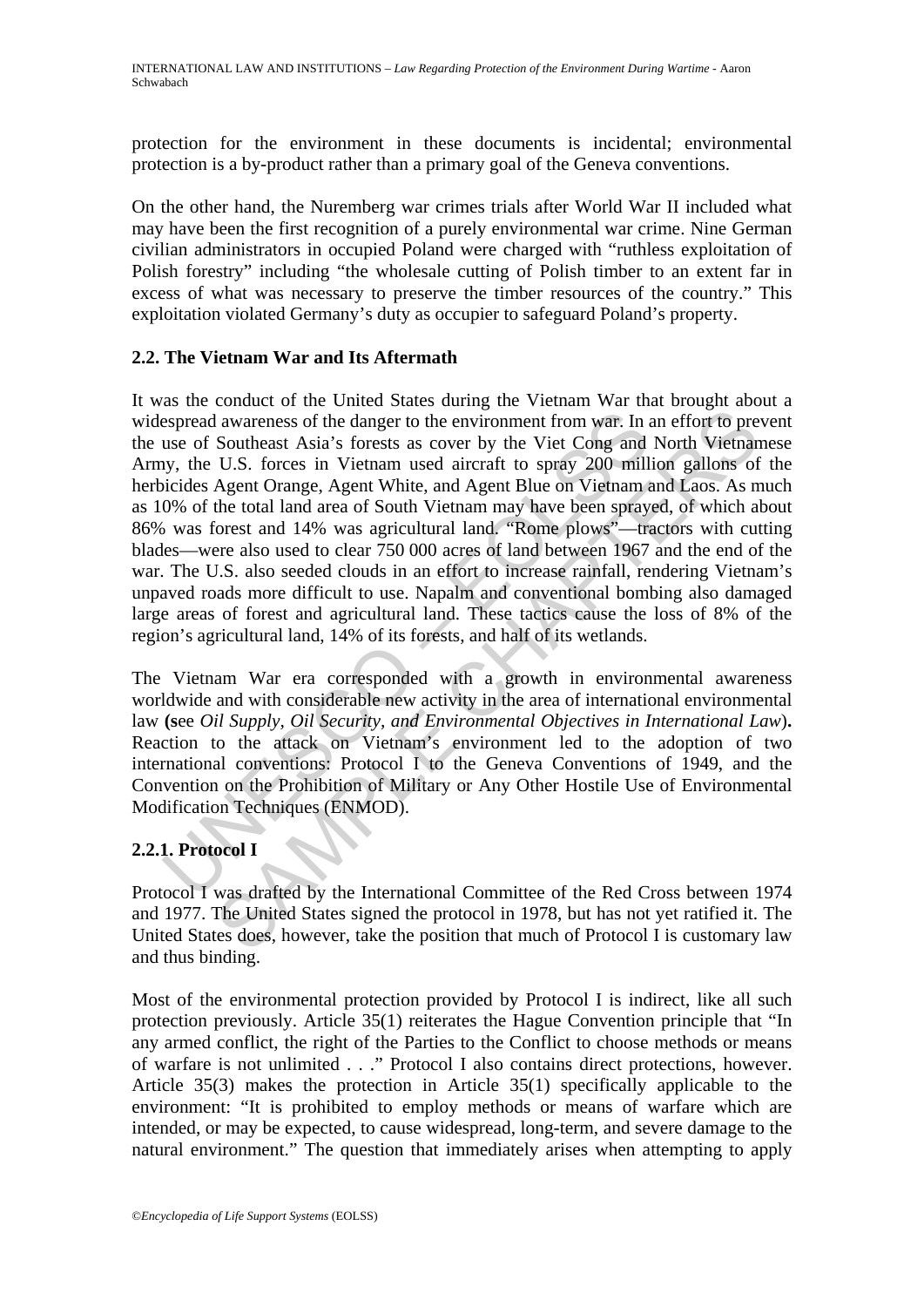this standard is the definition of "widespread, long-term, and severe." Despite numerous proposals to define these terms more specifically, they remain open ended.

Article 54 prohibits attacking, destroying, or rendering useless "objects indispensable to the survival of the civilian population," including water supplies, when done to deny the water "for its sustenance value to the civilian population or to the adverse party," or when likely to "leave the civilian population with such inadequate food and water as to cause its starvation or force its movement."

Article 55, the most purely "environmental" provision in Protocol I, provides that "Care shall be taken in warfare to protect the natural environment against widespread, longterm, and severe damage. This protection includes a prohibition of the use of methods or means of warfare which are intended to or may be expected to cause such damage to the natural environment and thereby to prejudice the health or survival of the population."

The motion and thereby to prejudice the health or survival of<br>the second forces: "Works or installations containing dangerous forces: "Works or installations containing dangerous forces."<br>Works constanting according transm iromment and thereby to prejudice the health or survival of the population<br>
iromment and thereby to prejudice the health or survival of the population<br>
ricele 56 prohibits or severely restricts attacks on facilities contai Finally, Article 56 prohibits or severely restricts attacks on facilities containing dangerous forces: "Works or installations containing dangerous forces, namely dams, dikes, and nuclear electrical generating stations shall not be made the object of attack, even where those objects are military objectives, if such attacks may cause the release of dangerous forces from the works or installations and consequent severe losses among the civilian population." This protection may be lost, however, if the facility is used in regular and direct support of military operations and if such attack is the only feasible way to terminate such support.

Some commentators have been willing to expand the definition of "works or installations containing dangerous forces" to include facilities for the manufacture or storage of poisonous chemicals. It is not at all clear, however, that this interpretation has been incorporated into the practice of states.



#### **Bibliography**

- - -

Damrosch L.F. et al. (2001). *International Law: Cases and Materials*, 4th edn. St. Paul: West. [Most of the treaties, cases, and aspirational documents cited in this article are available in this compilation of international environmental law documents.]

Guruswamy L.D. et al. (1994). *International Environmental Law and World Order*, 1199 pp. St. Paul: West. [Most of the treaties, cases, and aspirational documents cited in this article are available in this compilation of international environmental law documents.]

International Committee of the Red Cross (ICRC) (1995). *The Geneva Conventions of August 12, 1949*, 245 pp. Geneva: ICRC. [This gives the text of the Geneva Conventions .]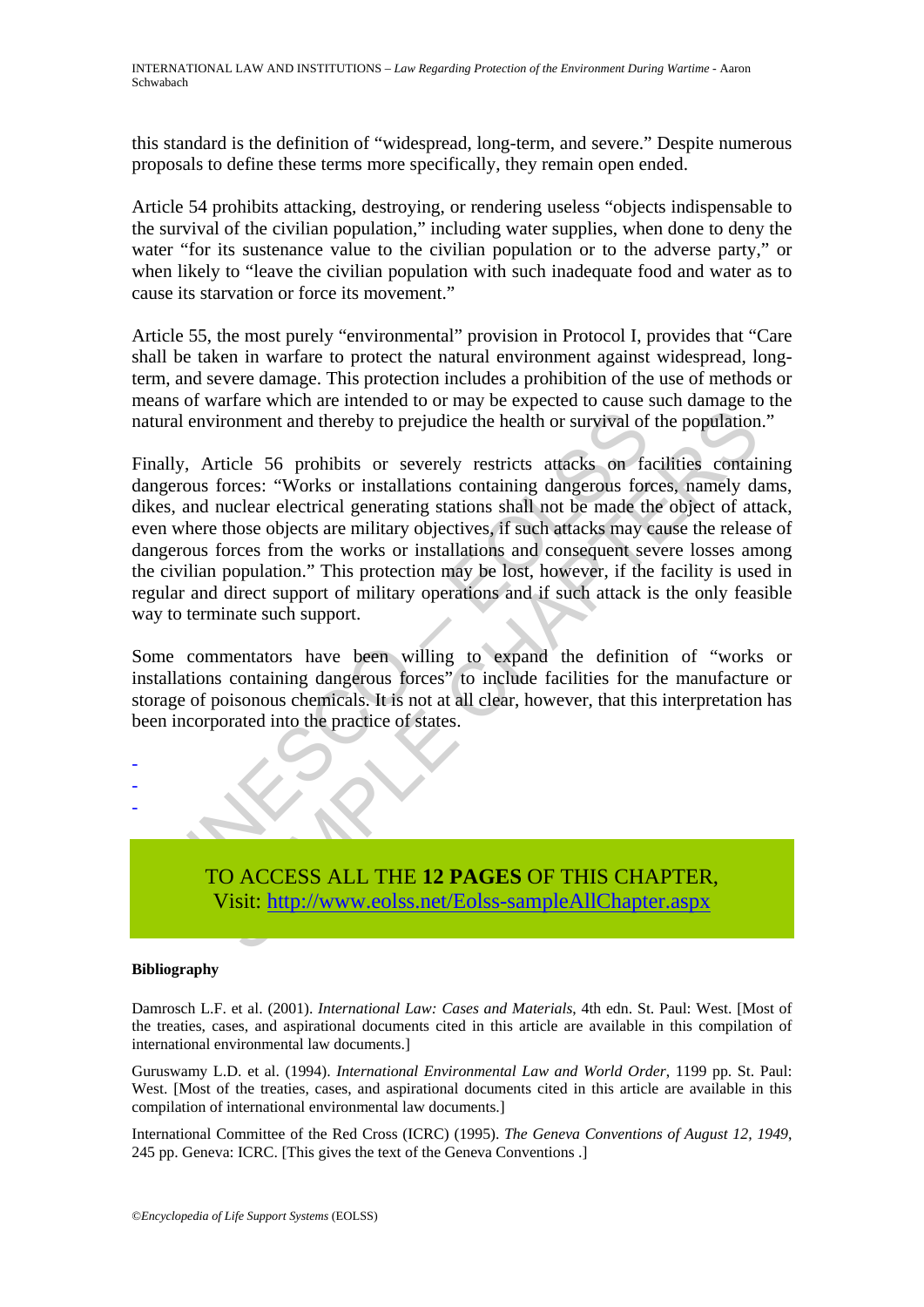Aaron Schwabach, NATO's War in Kosovo and the Final Report to the Prosecutor of the International Criminal Tribunal for the Former Yugoslavia, 9 Tulane J. Int'l & Comp. L. 167 (2001) [An expanded discussion covering many topics introduced or mentioned in this article.]

#### **Treaties**

Hague Convention Respecting the Laws and Customs of War on Land, July 29, 1899. This treaty is reproduced in J.B. Scott (1915), *The Hague Conventions and Declarations of 1899 and 1907*, p. 100.

Hague Declaration Concerning Asphyxiating Gases, July 29, 1899. This treaty is reproduced in *American Journal of International Law* 1 (Supp.) (1907), 157.

Hague Convention Respecting the Laws and Customs of War on Land, October 18, 1907. This treaty may be found in *United States Statutes at Large*, Vol. 36, p. 2277, and *The Consolidated Treaty Series*, Vol. 205, p. 277.

Geneva Protocol for the Prohibition of the Use in War of Asphyxiating, Poisonous, or other Gases and of Bacteriological Methods of Warfare, June 17, 1925. TIAS No. 8061. This treaty may be found in *United States Treaties and Other International Agreements* (UST), Vol. 26, p. 571.

Geneva Convention Relative to the Protection of Civilian Persons in Time of War, August 12, 1949. TIAS No. 3365. This treaty may be found in *United States Treaties and Other International Agreements* (UST), Vol. 6, p. 3516, and *United Nations, Treaty Series* (UNTS), Vol. 75, p. 287.

Protocol Additional to the Geneva Conventions Relating to the Protection of Victims of International Armed Conflicts, June 8, 1977 (U.N. Document A/32/144). This treaty is reproduced in *International Legal Materials* **1**6, 1391.

Convention on the Prohibition of Military or Any Other Hostile Use of Environmental Modification Techniques (ENMOD), December 10, 1976. TIAS No. 9614. This treaty may be found in *United States Treaties and Other International Agreements* (UST), Vol. 31, p. 333; and *United Nations, Treaty Series* (UNTS), Vol. 1108, p. 152.

United Nations (1998). Rome Statute on the International Criminal Court (U.N. Document A/CONF. 183/9).

#### **Cases**

Corfu Channel Case (United Kingdom v Albania), 1949 International Court of Justice 4, 21 (April 9, 1949) (determination on the merits).

Is Treaties and Other International Agreements (UST), Vol. 26, p. 571,<br>
wa Convention Relative to the Protection of Civilian Persons in Time of V<br>
No. 3365. This treaty may be found in *United States Treaties and Other Int* as reactions relational Agreements (UST), Vol. 26, p. 371,<br>as and Other International Agreements (UST), Vol. 26, p. 371,<br>exercition Relative to the Protection of Civilian Persons in Time of War, August 12,<br>65. This treaty Donauversinkung case: *Entscheidungen des Reichsgerichts in Zivilsachen*, Suppl. Entscheidungen des Staatsgerichtshofs (Berlin: de Gruyter, 1927), Vol. 116, p. 18. See also *Annual Digest and Reports of Public International Law Cases* 128 (RGst. 1927); this case is also discussed in detail in J.G. Lammers (1984), *Pollution of International Watercourses* (Boston: Nijhoff), pp. 433–436.

Trail Smelter Case (U.S. v Canada), *Reports of International Arbitral Awards 1905*, Vol. 3 (1941). This is reprinted in *American Journal of International Law* **35** (1941), 684.

United States v List, XI Trials of War Criminals Before the Nurnberg Military Tribunals 1296 (1947/48).

#### **Aspirational Documents**

United Nations (1972). *Report of the United Nations Conference on the Human Environment* [Stockholm Declaration] (U.N. Document A/CONF.48/14/Rev.1).

United Nations (1982). *World Charter for Nature*, G.A. Res. 37/7 (Annex), U.N. GAOR, 37th Session, Supp. No. 51, p. 17 (U.N. Document A/37/51). This charter is also reproduced in *International Legal Materials* **22** (1983), 455.

United Nations (1992). Rio Declaration on Environment and Development, June 13, 1992 (U.N. Document A/CONF.151/26 (vol. I). This declaration is also reproduced in *International Legal Materials* **31**, 874.

#### **Biographical Sketch**